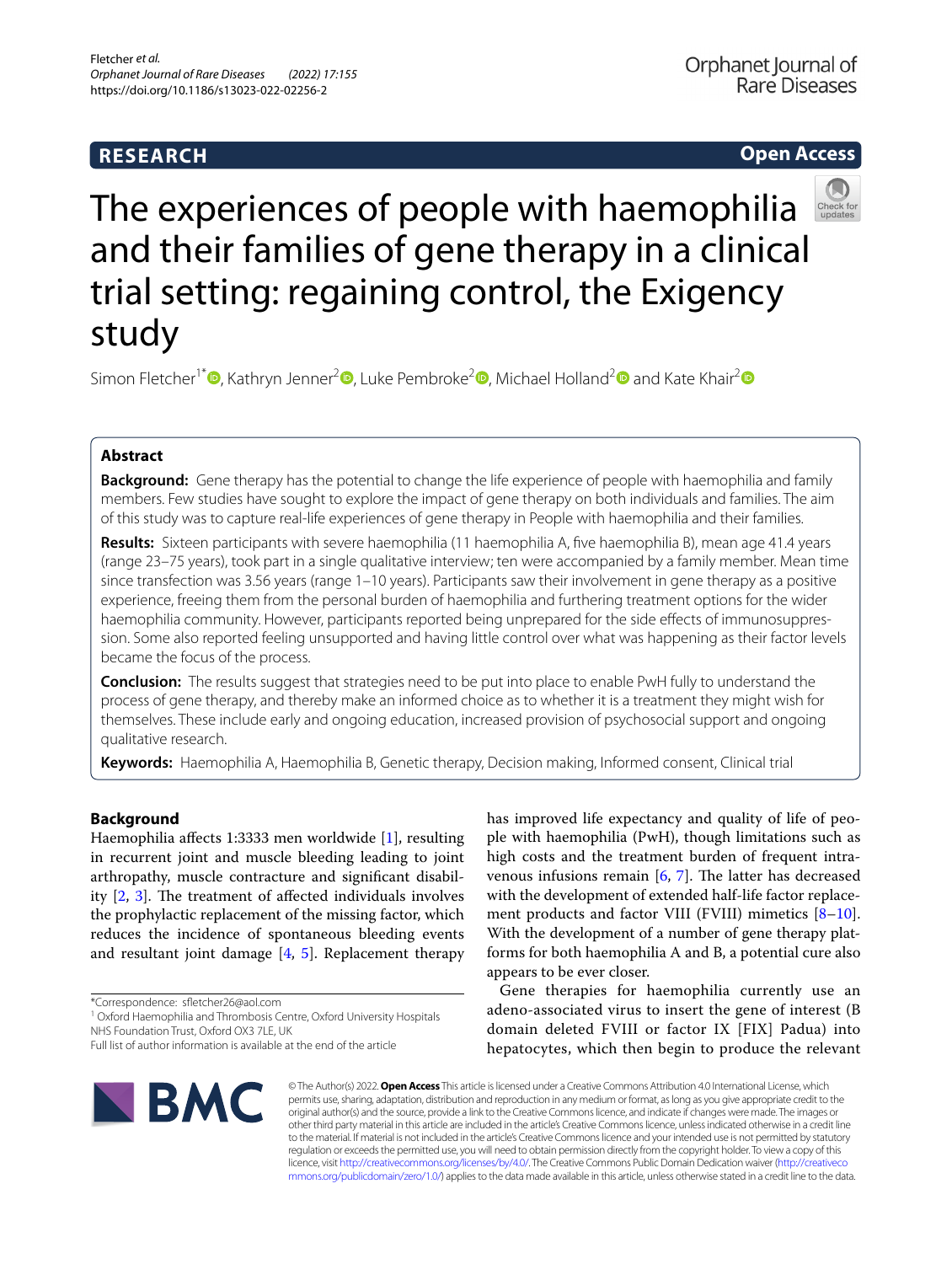clotting factor  $[11–14]$  $[11–14]$  $[11–14]$ . In the UK, 31 individuals  $(22)$ haemophilia A, nine haemophilia B) have so far undergone gene therapy in clinical trials examining the safety and efficacy of the technology  $[15]$  $[15]$ . Once biotechnology companies receive authorisation for their gene therapies [\[16](#page-7-8)] gene therapy may become a standard of care  $[17]$  $[17]$  $[17]$ .

Qualitative studies have begun to explore the reasons why PwH might wish to consider gene therapy [[18–](#page-7-10)[20\]](#page-7-11). Some have sought to examine the impact gene therapy has had for those in clinical trials [[21,](#page-7-12) [22\]](#page-7-13), but none has considered the nature and impact of gene therapy itself and the immediate follow-up care it requires. While follow-up processes and requirements may change as gene therapy moves from clinical trials to a standard of care for haemophilia, many are likely to remain similar, including the need to monitor liver enzymes and factor levels and the need for immunosuppression. Without a clear understanding of the experiences of PwH who have had gene therapy, those who opt to have it in future and the haemophilia treatment centres that provide it will not truly understand the potential implications and may be ill prepared to deal with them.

The Exigency programme was designed to explore the knowledge, expectations and experiences of gene therapy among a range of stakeholders in the UK haemo-philia community (Fig. [1\)](#page-1-0). This sub-study assesses the experiences of men with severe haemophilia who have undergone gene therapy in clinical trials. It is the frst investigation by a team not involved with or affiliated to a gene therapy dosing centre.

<span id="page-1-0"></span>

# **Results**

# **Sample characteristics**

We invited 27 PwH (87.1% of those known to the UKH-DCO) who had undergone gene therapy in the UK to participate. Sixteen PwH (51.6%) were interviewed along with 10 family members. Eleven participants had haemophilia A and five haemophilia B. The mean age of participants was 44.1 years (range 23–75 years). The mean time since gene therapy transfection was 3.56 years (range 1–10 years) and the mean self-reported factor level at the time of the interview was  $0.33$ iu/ml (range <  $0.01-1.37$ iu/ml). Three participants had been in phase 1 safety studies; the others had participated in subsequent phase 3 safety and efficacy studies. Recruitment was discontinued after 16 interviews as data saturation had been achieved. Three participants were known to SF and Six to KK prior to taking part in the study. None were known to both. For participant data see Table [1](#page-2-0).

#### **Overview of fndings**

Four major themes emerged from the interviews: altruism, side efects of immunosuppression, control, and liberation.

### **Altruism**

All participants spoke of their reasons for wanting to take part in gene therapy. Nine spoke of their desire to help future generations of PwH.

*"I've done it for the next generation. I don't want anyone to have to go through what I went through." [Exi06]*

*"One of the big factors of moving it forward was, of course, our daughter being a carrier, because clearly, from our point of view, it was all about if by the time she gets to the point of having a family and fate rolls the dice and she has a haemophiliac then wouldn't it be amazing if someone went, 'Tat's not a problem'." [Exi11]*

This was especially true for those who had participated in the phase 1 studies, who knew they would only see minimal increases in their factor levels.

*"I don't want to sound like I'm a saint because I'm not a saint – but I felt I ought to give something back." [Exi09]*

For others the primary reason for trial participation was more personal; they were seeking a cure for themselves.

*"I think to be a cure for me, to be honest." [Exi12]*

*"I did [it] for my own little kind of mental state*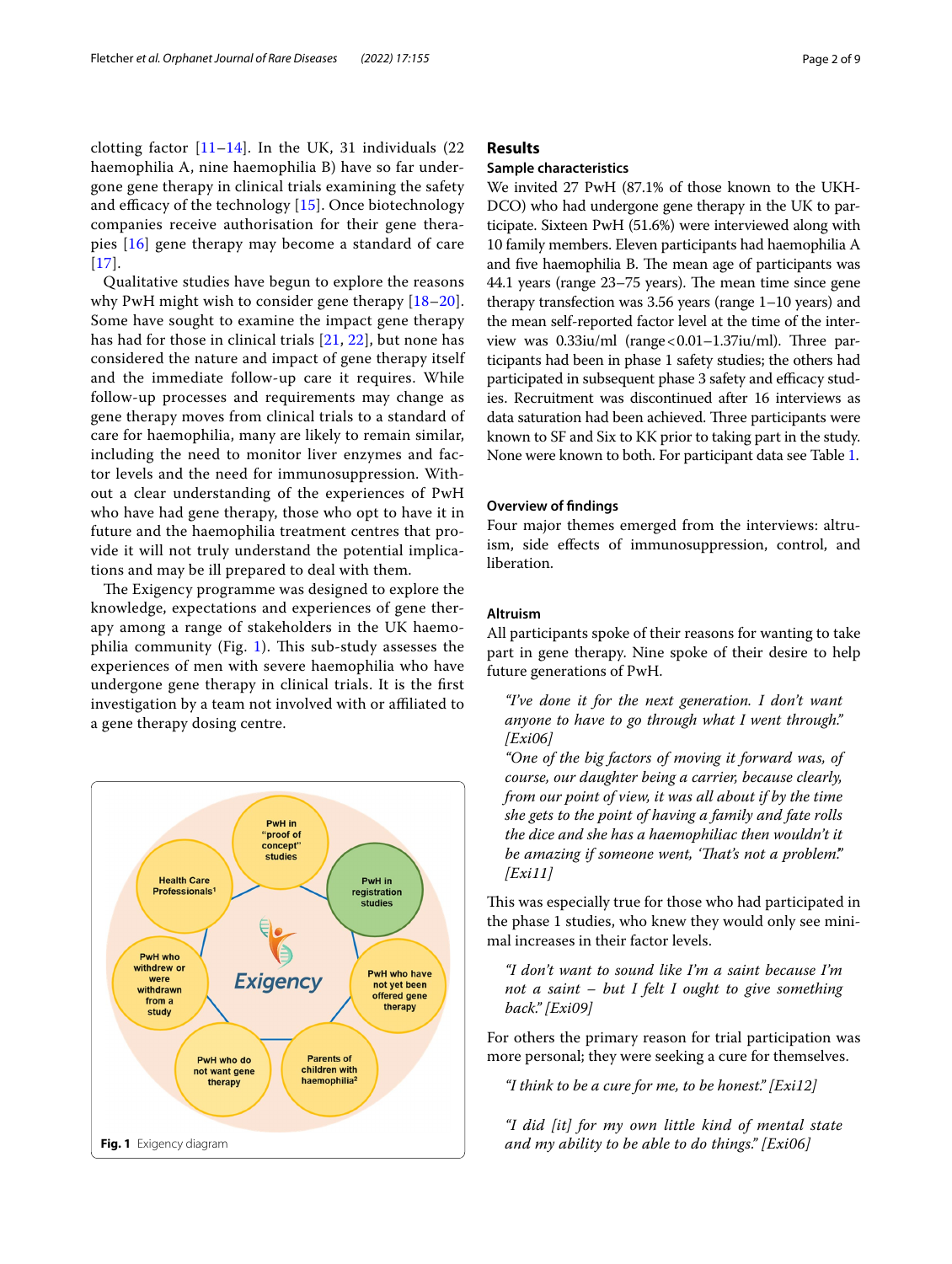| <b>Trial number</b> | Age range | <b>Factor prior to</b><br>gene therapy | <b>Current factor</b><br>level** | Haemophilia type | Years since gene<br>therapy treatment <sup>†</sup> | Immunosuppression<br>required |
|---------------------|-----------|----------------------------------------|----------------------------------|------------------|----------------------------------------------------|-------------------------------|
| Exi01               | $45 - 54$ | EHL                                    | 1.37                             | Haem A           |                                                    | Yes                           |
| Exi02               | $18 - 24$ | EHL                                    | 0.21                             | Haem A           |                                                    | Yes                           |
| Exi03               | $25 - 34$ | SHL                                    | 0.50                             | Haem A           |                                                    | Yes                           |
| Exi04               | $45 - 54$ | EHL                                    | 0.90                             | Haem B           |                                                    | Yes                           |
| Exi05               | $25 - 34$ | SHL                                    | 0.11                             | Haem A           | 5                                                  | Yes                           |
| Exi06               | $25 - 34$ | SHL                                    | 0.05                             | Haem A           | 3                                                  | Yes                           |
| Exi07               | $35 - 44$ | SHL                                    | 0.06                             | Haem A           |                                                    | Yes                           |
| Exi08               | $35 - 44$ | SHL                                    | 0.02                             | Haem B           | 9                                                  | No                            |
| Exi09               | $75 - 84$ | SHL                                    | $\circ$                          | Haem B           | 10                                                 | No                            |
| Exi10               | $65 - 74$ | SHL                                    | 0.25                             | Haem A           | $\overline{2}$                                     | Yes                           |
| Exi11               | $35 - 44$ | SHL                                    | $\circ$                          | Haem B           | 10                                                 | <b>No</b>                     |
| Exi12               | $25 - 34$ | SHL                                    | 0.07                             | Haem A           | 3                                                  | Yes                           |
| Exi13               | $55 - 64$ | SHL                                    | 0.13                             | Haem A           | 2                                                  | Yes                           |
| Exi14               | $25 - 34$ | SHL                                    | 0.40                             | Haem B           | $\overline{4}$                                     | Yes                           |
| Exi15               | $35 - 44$ | SHL                                    | 1.20                             | Haem A           |                                                    | Yes                           |
| Exi16               | $25 - 34$ | EHL                                    | 0.06                             | Haem A           | 3                                                  | Yes                           |

# <span id="page-2-0"></span>**Table 1** Participant demographics

\*iu/ml

• Self-reported fgures

† Whole years at time of interview

# **Side efects of immunosuppression**

Thirteen participants required immunosuppression (eleven haemophilia A and two haemophilia B) either prophylactically, to prevent transaminitis, or to treat a transaminitis that occurred. The mean length of time on immunosuppressive therapy was 16 weeks (17.9 weeks haemophilia A (range 6–36 weeks) and 21 weeks haemophilia B (range 6–36 weeks)), with some requiring multiple courses of therapy. Ten participants and six family members stated immunosuppression and its side efects were the worst part of the gene therapy experience. One participant described the experience as "*absolutely horrendous*" [Exi06]*.* Another said he would only think about having gene therapy again (if the technology reaches a point where redosing is possible) if he was certain he would not have to have immunosuppressive therapy:

*"[If they said], 'You could have this gene therapy again, you don't need to go on steroids, we've found another drug you can do that, will do the same, there's no real side-efects,' I would probably take it again." [Exi03]*

Both participants and family members described insomnia ( $n=7$ ), anger ( $n=5$ ) and feelings of depression  $(n=2)$ .

*"I did not sleep. I didn't need to." [Exi06]*

*"I felt like it wouldn't take much for me to fip out at someone, so I'd think, 'If I just keep myself to myself, then I can't upset anybody.'" [Exi02]*

*"Tat was a real dark, depressed… after a couple of weeks on them. I was angry, I was just… I broke down." [Exi03]*

Six participants said they had received immunosuppression for longer than they had expected and four had needed multiple courses.

*"It was longer than I thought it was going to be for. I thought… I remember being told it would be six to eight weeks." [Exi02]*

*"So, yes, in this next course of immune suppression – this is like chapter three of the immune suppression, the immune suppression diaries – that was the most intense time, for sure." [Exi07]*

While the overwhelming response to immunosuppression was negative, four participants reported some positive efects.

*"Once I started taking the steroids and the*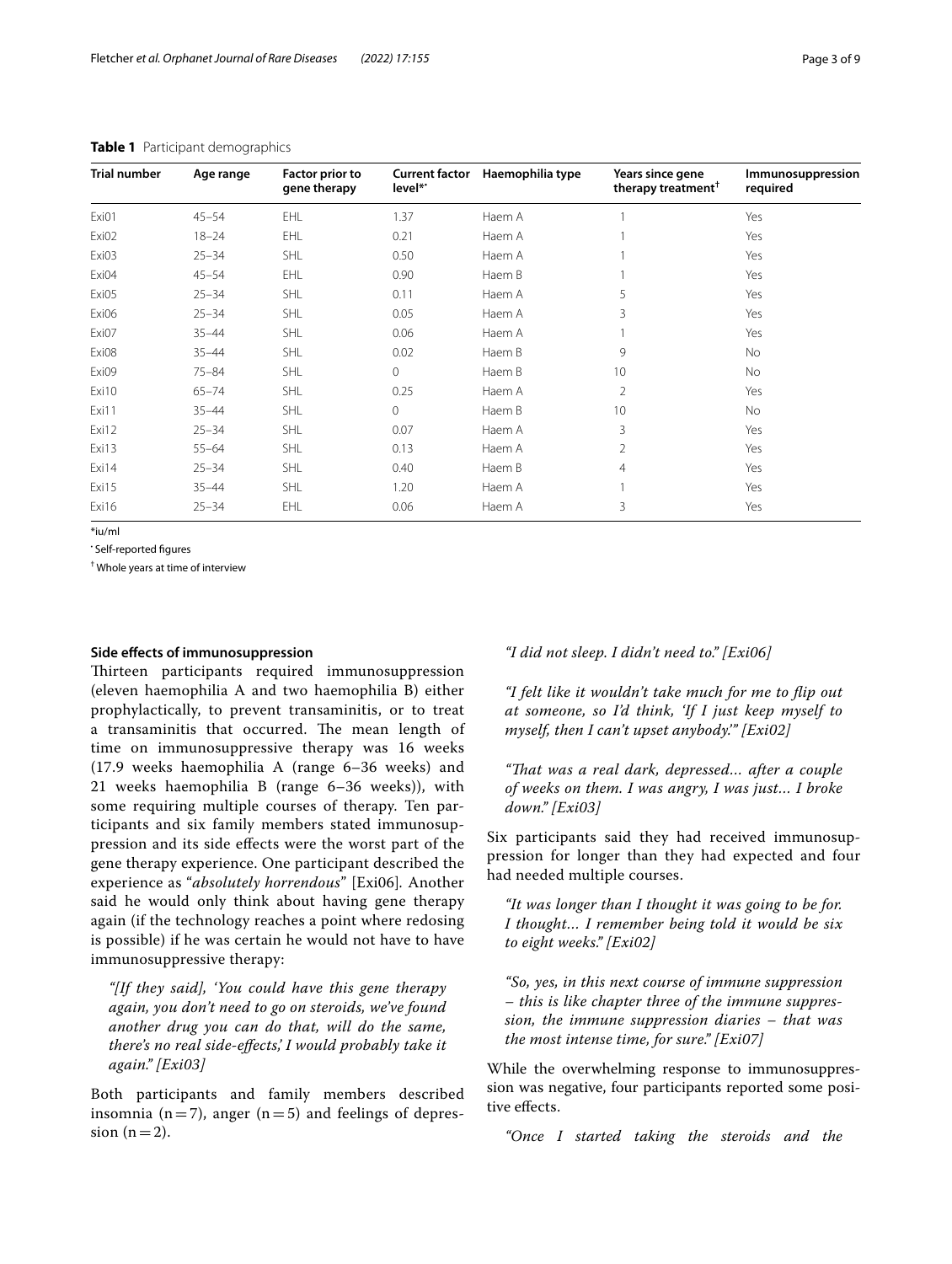<span id="page-3-0"></span>**Table 2** Side effects of immunosuppression

| Side effects of immunosuppression* | <b>Number of participants</b><br>experiencing symptoms |
|------------------------------------|--------------------------------------------------------|
| Weight gain                        | 7                                                      |
| Insomnia                           | 7                                                      |
| Anger                              | 5                                                      |
| Mood swings                        | 3                                                      |
| Shaking hands                      | 3                                                      |
| Hypersensitivity                   | $\mathcal{P}$                                          |
| Raised blood sugars                | $\mathcal{P}$                                          |
| Depression                         | 2                                                      |
| Pressure of speech                 |                                                        |
| Constipation                       |                                                        |
| Mania                              |                                                        |
|                                    |                                                        |

\*Self-reported symptoms

*tacro[limus] I felt quite good […] I had the sort of… the rush of blood to the head sort of energy of steroids." [Exi07]*

Others reported relief from their usual hay fever  $(n=1)$ and relief from pain caused by arthropathy  $(n=4)$ :

*"My infammation that I keep getting in my joints or my muscles just did not happen at all for one month. So, I felt extremely healthy." [Exi16]*

For a full list of side effects experienced see Table [2.](#page-3-0) When asked to reflect on participation in gene therapy, all participants said it had been worthwhile, including those who now had no appreciable factor expression and were back on factor prophylaxis.

*"I'd say yes, but just be prepared, really. Because it sounds really, really good – and it is good when it works – but you've got that period where – well, not for everyone – where it could be not very nice. Just be prepared for that, really." [Exi02]*

#### **Control**

Half of the participants  $(n=8)$ , reported a need to control their haemophilia and its efect as important.

*"It's a bit difcult for somebody who's not afected by the haemophilia to understand that you have to be able to control your life, and the home treatment was something that changed my life beyond all recognition. It allowed me to hold down a full-time job, which otherwise I would not have been able to do. It allowed me to go out of the house. It allowed me, or facilitated me rather, gradually overcoming my psychological fear of the world." [Exi09]*

For some, this search for control involved pushing boundaries of what was 'allowable' or 'advisable' to see what they were capable of. Four participants said this was important to their own sense of identity and wellbeing, although they admitted it had also led them to ignore their haemophilia and caused more harm than good.

*"I think I've probably only just recently calmed down a little bit more. I was defnitely the one that… I would… I put my body through probably more than I should have." [Exi07]*

*"I'd had a really difcult probably three years of my life, with probably my physical and mental health, I suppose. And the haemophilia, I got really, really neglectful and I ended up… I ended up in hospital, very unwell." [Exi05]*

Half of the participants  $(n=8)$  reported that rather than gaining control they had lost both control and individuality as they became subject to study-specifc requirements.

*"It was just everything for the results, and the blood tests and everything were more important than anything." [Exi03]*

*"I suppose I'm saying that it's the protocols that treat you as a number rather than the people." [Exi04]*

Some participants ( $n=4$ ) and family members ( $n=2$ ) felt this meant many of their concerns and issues were neither recognised nor adequately responded to.

*"There was naturally stuff happening throughout the trial that I was noticing, and I was recognising and trying to have a conversation with them about – and it was like just falling on deaf ears." [Exi05]*

*"Looking back, I'm starting to question a bit more*  why was I not just taken off that treatment the min*ute I expressed the level of discomfort that I was feeling." [Exi07]*

Two participants and their family members felt that mental health concerns were particularly poorly dealt with.

*"Like, anything around mental health or psychological wellbeing was just like, nah… they did not want to know about that." [ExiF03]*

*"I felt like at the time the trial was more important, the results of the trial were more important than [husband's] mental health. I don't think we really had the support for his mental health at the time." [ExiF05]*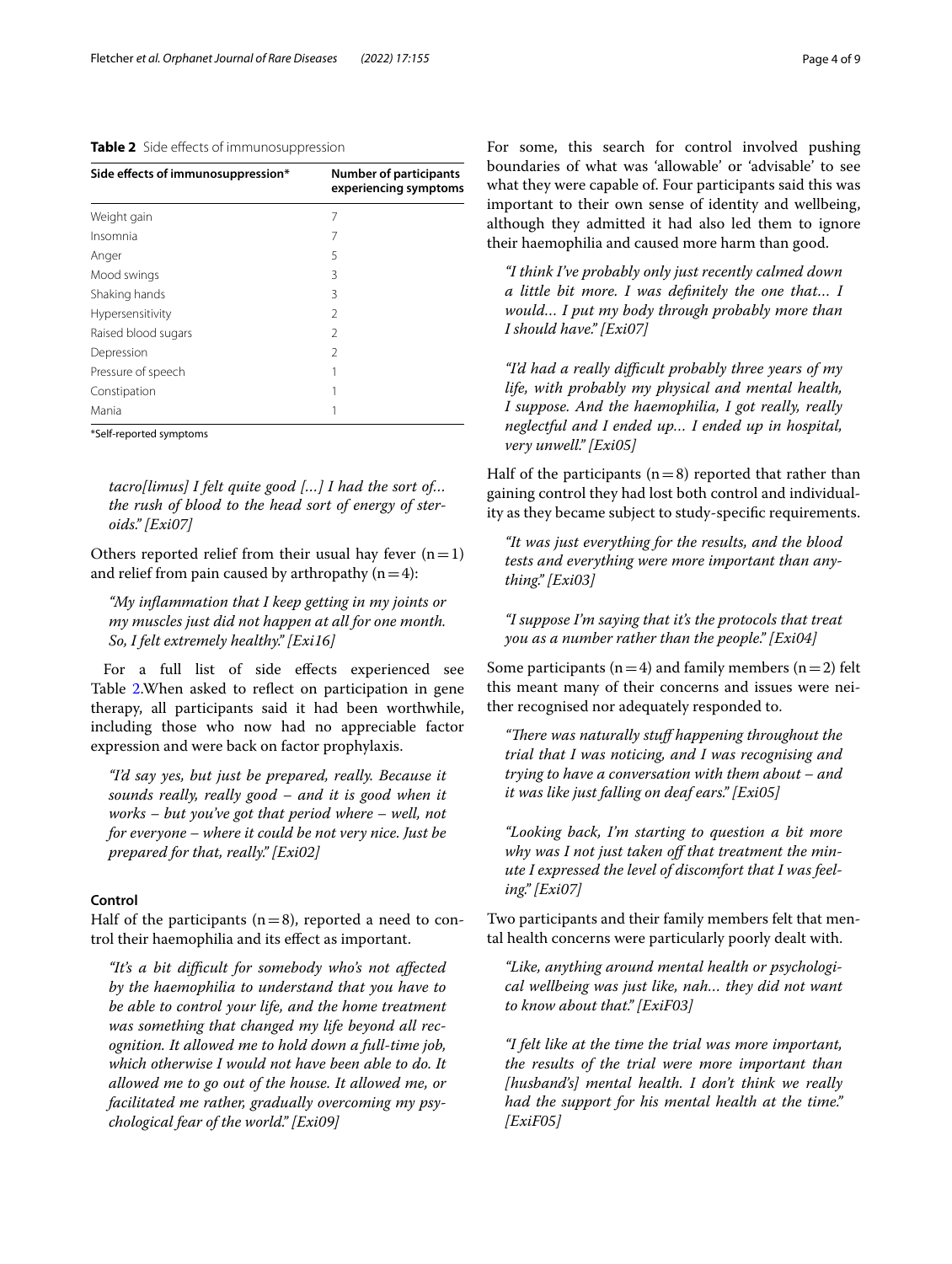Three participants thought some short-term loss of control was inevitable due to the constraining nature of study protocols. Four felt they had to wrest back some level of control, which took the form of refusing to attend appointments, weaning immunosuppression more quickly than advised, or refusing to have further courses of immunosuppression.

*"They told me to prepare for it, because basically my liver enzymes kept rising and my factor's been on a consistent downward slope. So, there was that time where… I think they said to me if I didn't go on… Because they wanted me to go on immune suppression a fourth time and I said no. I said, 'I can't… for my own physical and mental health, and for my partner's mental health, I don't think we can go through that, so I'll take my chances.'" [Exi07]*

# **Liberation**

Despite the issues discussed above, the majority of those interviewed (participants,  $n=12$ ; family members,  $n=3$ ) described gene therapy as life changing.

*"I can do most of the physical actions that I couldn't do before. I can work in the garden, I can easily carry heavy bags from the grocery shop… And I don't have to worry that my elbows or my shoulder joint or anything like that will just give me a bleed. So, it's a peace of mind." [Exi15]*

# *"It's unbelievably life-changing. Life-changing." [ExiF08]*

For others  $(n=3)$  their improvement was down to ease of travel (not have to take large volumes of factor with them and navigate customs with needles and syringes) or the ability to participate in sports in ways not previously open to them.

*"I play golf twice a weekend, I carried a bag fve and a half miles, swung a golf club, and I never had a single problem. I'd get back and be completely fne. I wouldn't even dream of doing that when I had haemophilia." [Exi06]*

Fourteen participants, including those in the early safety studies, had experienced a rise and then a decline in their factor levels. Four were on a prophylactic factor therapy regimen at the time of their interviews: two had returned to baseline levels of  $< 0.01$ iu/ml and two were experiencing bleeds despite having a factor  $level > 0.01$ iu/ml. The remaining 12 were not receiving factor replacement and 11 had not had any factor replacement therapy since transfection.

Of the 12 participants not currently on prophylaxis, all were aware there was a possibility of their levels dropping and that, at some point in the future, they may need to restart factor treatment, though there was hope this would not happen.

*"I'm hoping that it comes down to such a level that I actually don't need factor anymore at any time in the future." [Exi01]*

One participant thought gene therapy had "*not really made much diference*" [Exi03], as it was not able to fx the problems he had with his joints. He felt that if he had had it at age 18 "*it would have been probably a diferent story*".

Further supporting quotes can be found in Additional fle [1](#page-6-4).

# **Discussion**

A growing number of studies have sought to examine the impact of gene therapy on the lives of individuals who have undergone the procedure [[21](#page-7-12), [22](#page-7-13)]. Most have focused on the positive results, many of which were also seen in this study, including 'liberation' from their condition and the worry of bleeds, the ability to participate in sports in ways previously not open to them, and to holiday without worrying about taking factor with them. The nature of the questions asked in a number of these studies have, however, been leading, guiding participants to talk about certain predefned negative aspects rather than those that were important to them.

Previous studies have also been undertaken by research teams involved in the dosing of the participants, which is a concern. There are well documented ethical concerns about unequal power relationships in clinician-led research, including coercion and bias, as participants can feel indebted to the interviewers and therefore inhibited talking about concerns they have [[23–](#page-7-14)[26](#page-7-15)]. A strength of our study is that neither of the interviewers worked at any of the dosing sites, and although several participants were known to one or other of the interviewers, none were known to both.

There are clearly many positives to gene therapy, but this study has highlighted a number of concerns that have not been described elsewhere, with the side efects of immunosuppressive therapy being the most difficult and troubling element. Although not seen in all cases, post vector infusion transaminitis is a recognised side efect of gene therapy  $[27, 28]$  $[27, 28]$  $[27, 28]$ . The underlying pathophysiology of this infammation, and why some individuals are afected and others not, has not yet been fully described [\[29](#page-7-18), [30](#page-7-19)]. However, even moderate rises in transaminase levels are associated with dramatic falls in factor expression [[13](#page-7-20),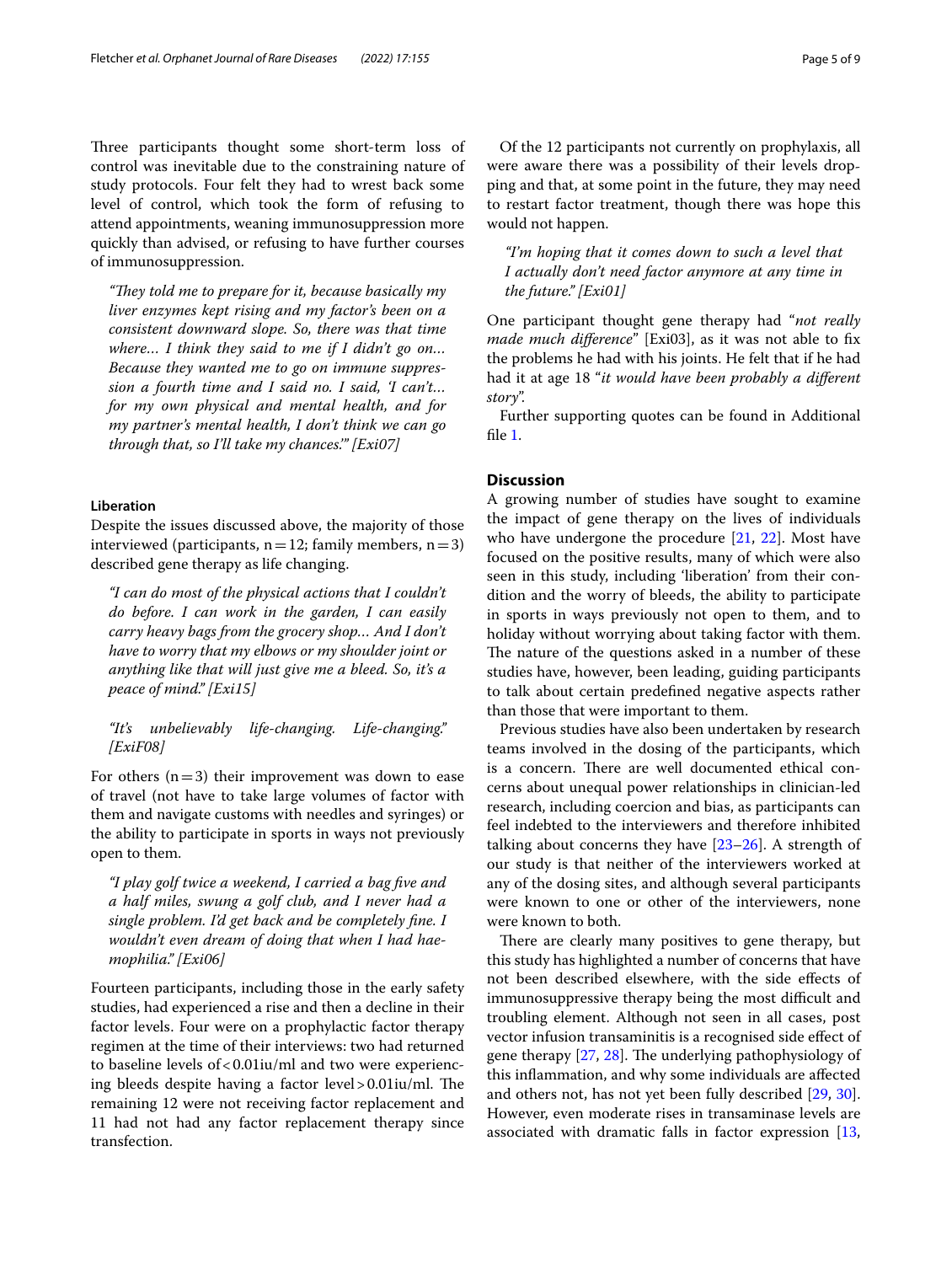[31\]](#page-7-21). Many gene therapy studies have therefore included the use of immunosuppression, either prophylactically or reactively, in an attempt to prevent this  $[29]$  $[29]$ . The duration of immunosuppression required is not fully understood and, as has been shown in this study, can vary between individuals.

Immunosuppression is associated with signifcant safety concerns due to the side efects profle of the medications, including weight gain, hypertension, hyperglycaemia, altered mood, muscle spasm, neuropathy and psychiatric reactions [\[32\]](#page-7-22). Many of these were reported by participants in this study. The use of immunosuppression and perceived pressure from research staf to continue immunosuppressive treatment, despite side efects, meant some participants felt they were losing control rather than gaining it. There was recognition and understanding that this pressure existed due to concerns that factor levels could drop, but a feeling that maintenance of expression became the primary focus for research staff and that other questions and concerns were ignored or downplayed. Four participants felt self-advocacy was the only way to regain control and took themselves off immunosuppression sooner and more quickly than study teams advised. The need for control (over individuals' lives, conditions and the research process) has been described in other studies [\[33\]](#page-7-23).

Lack of psychosocial support, including lack of recognition of the need for it, was perceived by a number of participants as a concern. Provision of psychosocial support has been an ongoing concern within the UK haemophilia treatment community, with two thirds of comprehensive care centres and most haemophilia treatment centres having little or no access to services [\[34](#page-7-24)]. While access to support services is a wider issue, the concerns raised by the interviewees suggests that there should be greater emphasis on psychosocial needs, and that this should be integral to the package of care if gene therapy is to become a standard therapy. Psychosocial needs should also be acknowledged by the biotechnology companies running gene therapy studies and supportive measures incorporated into trials.

Future recipients of gene therapy, either in clinical trials or through licensed treatment must fully understand the therapeutic goals, the processes involved, and potential side efects. Known and unknown complications should be discussed alongside mitigation strategies that might be necessary. Consent to treatment should therefore be a process rather than an event, particularly as it is not possible to discontinue treatment once the vector has been given. This information process should begin in childhood and continue throughout life [\[35](#page-7-25), [36\]](#page-7-26). In this way, when PwH decide that gene therapy is something they wish to receive, they will have a greater understanding and expectation of the process and potential outcomes.

# **Limitations**

This study involved a self-selecting, UK-based sample of participants with ready access to prophylactic haemophilia treatment prior to their gene therapy. There could therefore be an inherent, unintended selection bias in this group. This bias has however been mitigated to a degree by the size of the sample (>50% of the UK gene therapy cohort).

Data saturation usually requires 20–25 individual interviews [[37,](#page-7-27) [38\]](#page-8-0) but there is a degree of consistency in this study due to the homogeneity inherent in the gene therapy participant group. As no new codes or themes emerged in interviews 15 and 16, the research team felt that data saturation had been achieved. There may be a greater diversity of opinion and experience as gene therapy becomes more widely available, and it will be necessary to continue to interview future recipients and family members to continue to understand what afect it has.

The Exigency programme  $[19, 35]$  $[19, 35]$  $[19, 35]$  has been carried out in a high-income country where PwH have good access to intensive treatment. The concerns and issues raised may difer from those of low- and middle-income countries, or the emphasis placed on them may be diferent. Further research needs to be undertaken to delineate a greater understanding of these concerns. We believe it is important that such studies are undertaken by groups not linked to any single dosing centre to avoid researcher bias, thereby enabling participants to voice their concerns without fear that their comments could upset the teams looking after them.

# **Conclusion**

When it becomes more widely available, gene therapy for haemophilia may become a standard of care, potentially changing the face of future haemophilia care. If this is to happen and is to be seen as a safe and attractive treatment, PwH need a greater understanding of the processes and implications of the therapy, some of which have been highlighted in this study. Strategies including early and ongoing education, and the adequate provision of psychosocial support throughout the process should be established. Ongoing longitudinal qualitative research will be needed to understand what impact gene therapy for haemophilia has throughout all life stages.

#### **Methods**

#### **Study design**

A qualitative interview study was conducted with men with severe haemophilia who had undergone gene therapy in the UK. Interviews were undertaken between 1 August 2020 and 31 August 2021.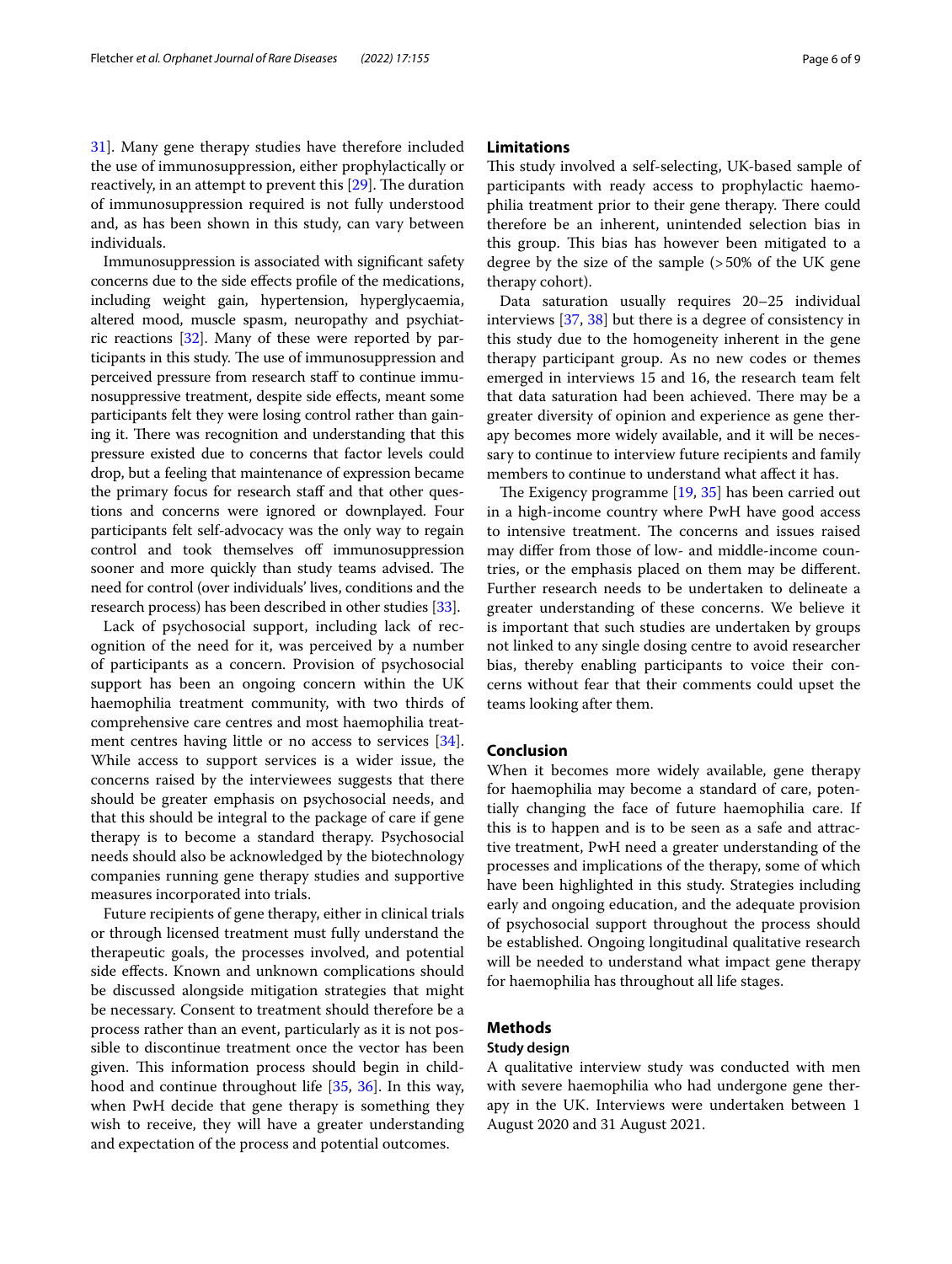The interviews followed an interview guide based on a review of the literature and the experience of the study team (see Additional fle [2](#page-6-5)). Questions addressed the individual's haemophilia and treatment history, the decision-making process of opting for gene therapy, and their experience of gene therapy.

# **Recruitment and data collection**

Participants were recruited through haemophilia centre referral, social media, and word of mouth referral. All participants took part in a single 1 h interview conducted by two researchers (SF and KK) via the video conferencing platform, Zoom®. Participants were given the option to be interviewed with a family member. The initial recruitment target was 25 individual interviews though recruitment could be discontinued at the discretion of the researchers if data saturation was achieved, or further recruitment was unlikely. The latter condition was added as UK data show that just 31 PwH have received gene therapy [\[16\]](#page-7-8).

### **Analysis**

Each interviewee was randomly assigned a study number (PwH, Exi01-Exi16; family members, ExiF01-ExiF10). All interviews, which were recorded and transcribed verbatim, were facilitated by SF and KK who each have more than 30 years' experience in nursing. Transcripts were thematically analysed by both researchers after each interview using inductive coding  $(SF: NVivo^{\circledR}$  for Mac; KK: manual coding). Prior to each scheduled interview the researchers met to discuss, review and refne emergent codes, enabling their exploration in subsequent interviews. On completion and analysis of the fnal interview, the researchers met to discuss all transcripts, further refne codes and identify fnal themes.

#### **Supplementary Information**

The online version contains supplementary material available at [https://doi.](https://doi.org/10.1186/s13023-022-02256-2) [org/10.1186/s13023-022-02256-2](https://doi.org/10.1186/s13023-022-02256-2).

<span id="page-6-5"></span><span id="page-6-4"></span>**Additional fle 1.** Supporting Quotes.

**Additional fle 2.** Interview Guide.

#### **Acknowledgements**

We would like to thank the centres who identifed potential participants as well as the participants of this study for sharing their views and time.

#### **Authors information**

S Fletcher. This paper and others from the Exigency study programme will be ofered in evidence for a phD by published works.

#### **Authors' contributions**

SF Study and interview guide design, interview facilitation, analysis of interviews primary authorship of manuscript. KJ Transcription of interviews. LP Study and interview guide design. MH, Study design. KK. Study and interview

guide design, interview facilitation, and analysis of interviews. All authors read and approved the fnal manuscript.

#### **Funding**

The Exigency study programme is funded by an unrestricted education grant from uniQure Biopharma.

#### **Data availability**

The datasets generated and/or analysed during the current study are not publicly available as it contains un-anonymised participant information. Data sets are available from the corresponding author on reasonable request.

#### **Declarations**

#### **Ethics approval and consent to participate**

All participants were sent detailed information sheets informing them of the nature and purposes of the research. Written informed consent was obtained. All participants received a gift voucher as a 'thank you' for the time they gave attending interviews. Ethical approval for all elements of the study was granted by the UK Healthcare Research Authority and the South East Scotland Research Ethics Committee (20/SS/0061).

#### **Consent for publication**

No applicable.

# **Competing interests**

S Fletcher. Unrestricted educational grant from Roche Products Limited and Chugai Pharma UK Ltd, speaker honoraria from Roche Products Limited, Bayer and Novo Nordisk, meeting support from Novo Nordisk and Bayer. K Jenner. Unrestricted educational grant from Roche Products Limited and Chugai Pharma UK Ltd. L. Pembroke. Unrestricted educational grant from Roche Products Limited and Chugai Pharma UK Ltd, Consultancy fees from Roche Products Limited, Bayer, Biomarin and Sobi, Speaker Honoraria from Biomarin, Sobi, Novo Nordisk and Chugai. M Holland. Unrestricted educational grant from Roche Products Limited and Chugai Pharma UK Ltd. K Khair. Unrestricted educational grant from Roche Products Limited and Chugai Pharma UK Ltd, Consultancy fees from Bayer, Novo Nordisk, Sobi and Takeda, Speaker honoraria from Bayer, Biomarin, Novo Nordisk, Sobi, Pfzer and Takeda.

#### **Author details**

<sup>1</sup> Oxford Haemophilia and Thrombosis Centre, Oxford University Hospitals NHS Foundation Trust, Oxford OX3 7LE, UK. <sup>2</sup> Haemnet, London N15 3JR, UK.

Received: 12 November 2021 Accepted: 13 February 2022 Published online: 04 April 2022

#### **References**

- <span id="page-6-0"></span>Stonebraker JS, Bolton-Maggs PHB, Brooker M, Evatt B, Iorio A, Makris M, O'Mahony B, Skinner MW, Coffin D, Pierce GF, Tootoonchian E. The world federation of Hemophilia Annual Global Survey 1999–2018. Haemophilia. 2020;27:591–600. <https://doi.org/10.1111/hae.14012>.
- <span id="page-6-1"></span>2. Curtis R, Baker J, Riske B, et al. Young adults with hemophilia in the U.S.: demographics, comorbidities, and health status. Am J Hematol. 2015;90:S11–6. [https://doi.org/10.1002/ajh.24218.](https://doi.org/10.1002/ajh.24218)
- <span id="page-6-2"></span>3. Manco-Johnson M, Abshire TC, Shapiro AD, Riske B, Hacker MR, Kilcoyne R, Ingram JD, Manco-Johnson ML, Funk S, Jacobson L, Valentino LA, Hoots WK, Buchanan GR, DiMichele D, Recht M, Brown D, Cindy L, Bleak S, Cohen A, Mathew P, Matsunaga A, Medeiros D, Nugent D, Thomas GA, Thompson AA, McRedmond K, Soucie JM, Austin H, Evatt BL. Prophylaxis versus episodic treatment to prevent joint disease in boys with severe Hemophilia. N Engl J Med. 2007;357(6):535–44. [https://doi.org/10.1056/](https://doi.org/10.1056/nejme078098) [nejme078098.](https://doi.org/10.1056/nejme078098)
- <span id="page-6-3"></span>4. Richards M, Williams M, Chalmers E, Liesner R, Collins P, Vidler V, Hanley J, on behalf of the Paediatric Working Party of the United Kingdom Haemophilia Doctors' Organisation. A United Kingdom Haemophilia Centre Doctors' Organization guideline approved by the British Committee for Standards in Haematology: guideline on the use of prophylactic factor VIII concentrate in children and adults with severe haemophilia A. Br J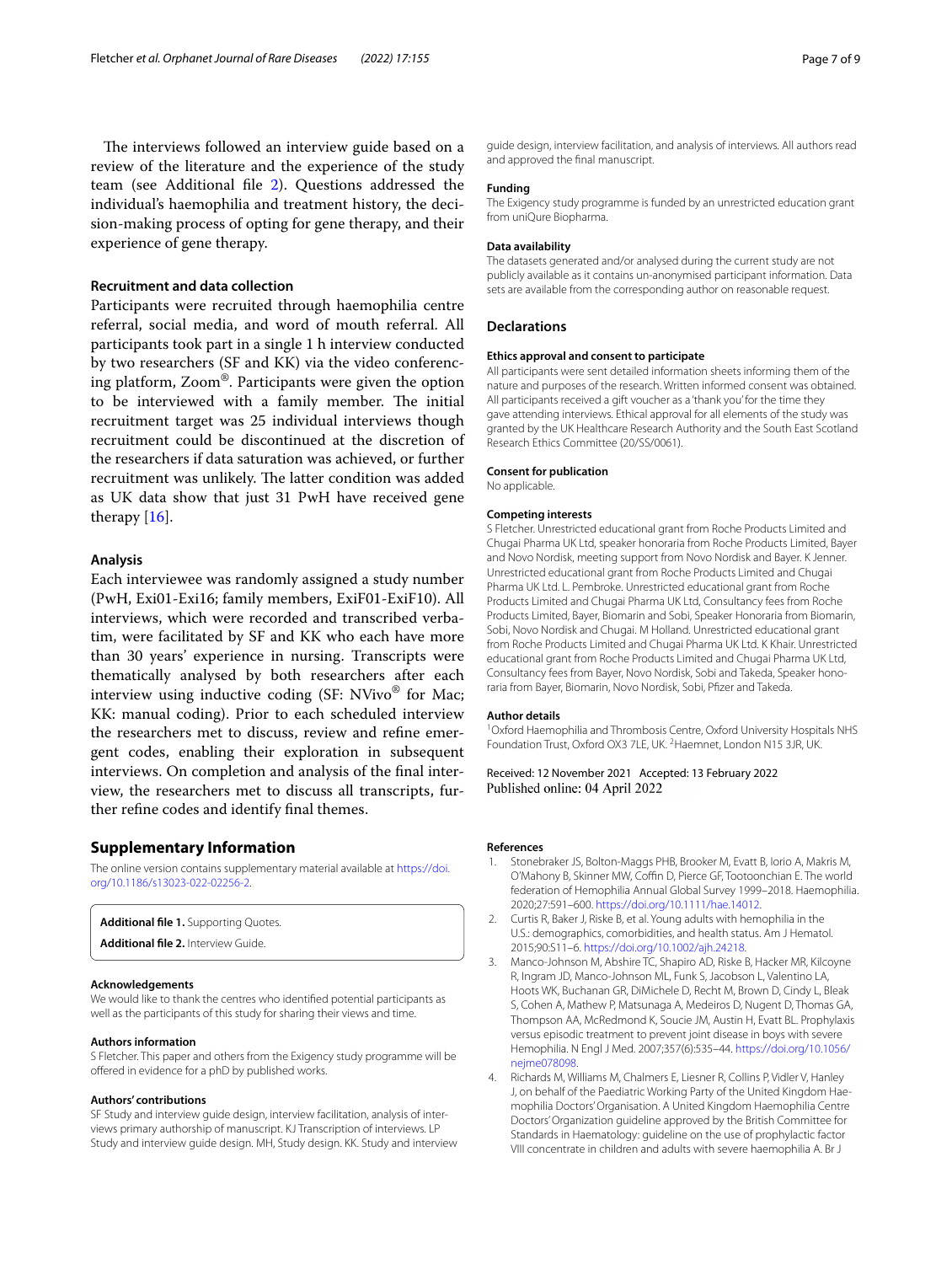Haematol. 2010;149:498–507. [https://doi.org/10.1111/j.1365-2141.2010.](https://doi.org/10.1111/j.1365-2141.2010.08139.x) [08139.x.](https://doi.org/10.1111/j.1365-2141.2010.08139.x)

- <span id="page-7-0"></span>5. Srivastava A, Santagostino E, Dougall A, Kitchen SS, Sutherland M, Pipe SW, Carcao M, Mahlangu J, Ragni MV, Windyga J, Linás A, Goddard NJ, Mohan R, Poonose PM, Feldman BM, Lewis SZ, van den Berg H, Pierce GF, on behalf of the WFH Guidelines for the Management of Hemophilia panellists and co-authors. WFH guidelines for the management of Hemophilia, 3rd edition. Haemophilia. 2020;26:S1-158. [https://doi.org/10.1111/](https://doi.org/10.1111/hae.14046) [hae.14046](https://doi.org/10.1111/hae.14046).
- <span id="page-7-1"></span>6. Farrugia A, Cassar J, Kimber MC, Bansal M, Fischer K, Auserswald G, O'Mahony B, Tolley K, Noone D, Balboniet S. Treatment for life for severe hemophilia A-A cost-utility model for prophylaxis vs. on-demand treatment. Haemophilia. 2013;19:e228–38. [https://doi.org/10.1111/hae.12121.](https://doi.org/10.1111/hae.12121)
- <span id="page-7-2"></span>7. Li N, Sawyer EK, Maruszczyk K, Guzauskas G, Slomka MT, Burke T, Martin AP, O'Hara J, Stevenson M, Recht M. Adult lifetime cost of hemophilia B management in the US: Payer and societal perspectives from a decision analytic model. J Med Econ. 2021;24:363–72. [https://doi.org/10.1080/](https://doi.org/10.1080/13696998.2021.1891088) [13696998.2021.1891088.](https://doi.org/10.1080/13696998.2021.1891088)
- <span id="page-7-3"></span>8. Oldenburg J, Mahlangu JN, Kim B, Schmitt C, Callaghan MU, Young G, Santagostino E, Kruse-Jarres R, Negrier C, Kessler C, Valente N, Asikanius E, Levy GG, Windyga J, Shima M. Emicizumab prophylaxis in Hemophilia A with inhibitors. NEJM. 2017;377:809–18. [https://doi.org/10.1056/NEJMo](https://doi.org/10.1056/NEJMoa1703068) [a1703068.](https://doi.org/10.1056/NEJMoa1703068)
- 9. Young G, Liesner R, Chang T, Sidonio R Jr, Oldenburg J, Jiménez-Yuste V, Mahlangu J, Kruse-Jarres R, Wang M, Uguen M, Doral MY, Wright LY, Schmitt C, Levy GG, Shima M, Mancuso ME. A multicenter, open-label phase 3 study of emicizumab prophylaxis in children with hemophilia A with inhibitors. Blood. 2019;134:2127–38. [https://doi.org/10.1182/blood.](https://doi.org/10.1182/blood.2019001869) [2019001869](https://doi.org/10.1182/blood.2019001869).
- <span id="page-7-4"></span>10. Pipe S, Shima M, Lehle M, Shapiro A, Chebon S, Fukutake K, Key N, Portron A, Schmitt C, Podolak-Dawidziak M, Bienz N, Hermans C, Campinha-Bacote A, Kiialainen A, Peerlinck K, Levy G, Jimenez-Yuste V. Efficacy, safety, and pharmacokinetics of emicizumab prophylaxis given every 4 weeks in people with haemophilia A (HAVEN 4): a multicentre, openlabel, non-randomised phase 3 study. Lancet Haematol. 2019;6(6):e295– 305. [https://doi.org/10.1016/S2352-3026\(19\)30054-7.](https://doi.org/10.1016/S2352-3026(19)30054-7)
- <span id="page-7-5"></span>11. Nathwani AC, Tuddenham EGD, Rangarajan S, Rosales C, McIntosh J, Linch DC. Adenovirus-associated virus vector-mediated gene transfer in haemophilia B. N Engl J Med. 2011;365:2357–65. [https://doi.org/10.1056/](https://doi.org/10.1056/NEJMoa1108046) [NEJMoa1108046.](https://doi.org/10.1056/NEJMoa1108046)
- 12. Nathwani AC, Reiss UM, Tuddenham EGD, Rosales C, Chowdary P, McIntosh J, Peruta MD, Lheriteau E, Patel N, Raj D, Riddell A, Pie J, Rangarajan S, Bevan D, Recht M, Shen YM, Halka KG, Basner-Tschakarjan E, Mingozzi F, High KA, Allay J, Kay MA, Ng CYC, Zhou J, Cancio M, Morton CL, Gray JT, Srivastava D, Nienhuis AW, Davidoff AM. Long-term safety and efficacy of factor IX gene therapy in haemophilia B. N Engl J Med. 2014;371:1994– 2004.<https://doi.org/10.1056/NEJMoa1407309>.
- <span id="page-7-20"></span>13. Perin GQ, Herzog RW, Markusic DM. Update of clinical gene therapy for haemophilia. Blood. 2018;33:407–14. [https://doi.org/10.1182/](https://doi.org/10.1182/blood-2018-07-820720) [blood-2018-07-820720](https://doi.org/10.1182/blood-2018-07-820720).
- <span id="page-7-6"></span>14. Rangarajan S, Walsh L, Lester W, Perry D, Madan B, Laffan M, Yu H, Vettermann C, Pierce GF, Wong WY, Pasi KJ. AAV5–factor VIII gene transfer in severe haemophilia A. N Engl J Med. 2017;377:2519–30. [https://doi.org/](https://doi.org/10.1056/NEJMoa1708483) [10.1056/NEJMoa1708483](https://doi.org/10.1056/NEJMoa1708483).
- <span id="page-7-7"></span>15. United Kingdom Haemophilia Doctors' Organisation. The UKHCDO annual report and bleeding disorder statistics for the fnancial year 2019–2020. Manchester: United Kingdom Haemophilia Doctors' Organisation; 2021. [http://www.ukhcdo.org/wp-content/uploads/2021/03/](http://www.ukhcdo.org/wp-content/uploads/2021/03/UKHCDO-Annual-Report-2020-2019-20-Data_FINAL.pdf) [UKHCDO-Annual-Report-2020-2019-20-Data\\_FINAL.pdf](http://www.ukhcdo.org/wp-content/uploads/2021/03/UKHCDO-Annual-Report-2020-2019-20-Data_FINAL.pdf). Accessed 12 Mar 2021.
- <span id="page-7-8"></span>16. Brown K, Green G. The haemophilia drug market. Nat Rev Drug Discov. 2018;17:541–2. [https://doi.org/10.1182/blood-2018-07-820720.](https://doi.org/10.1182/blood-2018-07-820720)
- <span id="page-7-9"></span>17. Pierce G, Coffin D, Members of the WFH Gene Therapy Round Table Program Committee and Organizing Committee. The 1st WFH Gene Therapy Round Table: understanding the landscape and challenges of gene therapy for haemophilia around the world. Haemophilia. 2019;25:189–94. <https://doi.org/10.1111/hae.13673>.
- <span id="page-7-10"></span>18. van Overbeeke E, Michelsen S, Hauber B, et al. Patient perspectives regarding gene therapy in haemophilia: interviews from the PAVING study. Haemophilia. 2020;27:129–36. <https://doi.org/10.1111/hae.14190>.
- <span id="page-7-28"></span>19. Fletcher S, Jenner K, Holland M, Chaplin S, Khair K. An exploration of why men with severe haemophilia might not want gene therapy: the exigency study. Haemophilia. 2021;27:760–8. [https://doi.org/10.1111/hae.](https://doi.org/10.1111/hae.14378) [14378](https://doi.org/10.1111/hae.14378).
- <span id="page-7-11"></span>20. van Balen EC, Wesselo ML, Baker BL, Westerman MJ, Coppens M, Smit C, Driessens MHE, Leebeek FWG, van der Bom JG, Gouw SC. Patient perspectives on novel treatments in haemophilia: a qualitative study. Patient. 2020;13:201–10. [https://doi.org/10.1007/s40271-019-00395-6.](https://doi.org/10.1007/s40271-019-00395-6)
- <span id="page-7-12"></span>21. Meisbach W, Klamroth R. The patient experience of gene therapy for haemophilia: qualitative interviews with trial patients. Patient Preference Adherence. 2020;14:767–70. [https://doi.org/10.2147/PPA.S239810.](https://doi.org/10.2147/PPA.S239810)
- <span id="page-7-13"></span>22. Aradom E, Gomez K. The patient gene therapy journey: fndings from qualitative interviews with trial participants at one UK Haemophilia centre. J Haemophilia Pract. 2021. [https://doi.org/10.17225/jhp00174.](https://doi.org/10.17225/jhp00174)
- <span id="page-7-14"></span>23. Miller FG. Recruiting research participants. In: Emanuel EJ, Grady C, Crouch RA, Lie RK, Miller FG, Wender D, editors. The Oxford textbook of clinical research ethics. Oxford: Oxford University Press; 2008. p. 397–403.
- 24. Whitmore E. To tell the truth: Working with oppressed groups in participatory approaches to inquiry. In: Reason P, editor. Participation in human inquiry. London: Sage; 1994. p. 82–98.
- 25. Berg DN, Smith KK. The clinical demands of research methods. In: Berg DN, Smith KK, editors. Exploring clinical methods for social research. Beverly Hills: Sage; 1985. p. 21–34.
- <span id="page-7-15"></span>26. Simmons M. Insider ethnography: tinker, tailor, researcher or spy? Nurse Res. 2007;14(4):7–17. [https://doi.org/10.7748/nr2007.07.14.4.7.c6039.](https://doi.org/10.7748/nr2007.07.14.4.7.c6039)
- <span id="page-7-16"></span>27. Rangarajan S, Kim B, Lester W, Symington E, Madan B, Laffan M, Tavakkoli F, Pierce G, Wong WY, Pasi J. Achievement of normal factor VIII activity following gene transfer with valoctocogene roxaparvovec (BMN 270): long-term efficacy and safety results in patients with severe hemophilia A. Haemophilia. 2018;24:S65.
- <span id="page-7-17"></span>28. High KA, George LA, Eyster E, Sullivan SK, Ragni MV, Croteau SE, Samelson-Jones BJ, Evans M, Joseney-Antoine M, Macdougall A, et al. A phase 1/2 trial of investigational Spk-8011 in hemophilia a demonstrates durable expression and prevention of bleeds. Blood. 2018;132:92–5856. <https://doi.org/10.1182/BLOOD-2018-99-115495>.
- <span id="page-7-18"></span>29. Batty P, Lillicrap D. Advances and challenges for hemophilia gene therapy. Hum Mol Genet. 2019;28:R95–101. [https://doi.org/10.1093/hmg/ddz157.](https://doi.org/10.1093/hmg/ddz157)
- <span id="page-7-19"></span>30. Nathwani AC, Rosales C, McIntosh J, Rastegarlari G, Nathwani D, Raj D, Nawathe S, Waddington SN, Bronson R, Jackson S, Donahue RE, High KA, Mingozzi F, Ng CYC, Zhou J, Spence Y, McCarville MB, Valentine M, Allay J, Coleman J, Sleep S, Gray JT, Nienhuis AW, Davidof AM. Long-term safety and efficacy following systemic administration of a self-complementary AAV vector encoding human FIX pseudotypedwith serotype 5 and 8 capsid proteins. Mol Ther. 2011;19:876–85.
- <span id="page-7-21"></span>31. Pipe S, Stine K, Rajasekhar A, Everington T, Poma A, Crombez E, Hay CRM. 101HEMB01 is a phase 1/2 open-label, single ascending dose-fnding trial of DTX101 AAVrh10FIX in patients with moderate/severe hemophilia B that demonstrated meaningful but transient expression of human factor IX hFIX. Blood. 2017;130:S3331. [https://doi.org/10.1182/blood.V130.](https://doi.org/10.1182/blood.V130.Suppl_1.3331.3331) [Suppl\\_1.3331.3331](https://doi.org/10.1182/blood.V130.Suppl_1.3331.3331).
- <span id="page-7-22"></span>32. National Institute of Health and Care Excellence. British National Formulary. 2021. [https://bnf.nice.org.uk/treatment-summary/corticosteroids](https://bnf.nice.org.uk/treatment-summary/corticosteroids-general-use.html)[general-use.html](https://bnf.nice.org.uk/treatment-summary/corticosteroids-general-use.html). Accessed 12 Sept 2021.
- <span id="page-7-23"></span>33. Dresser R. Silent partners: human subjects and research ethics. Oxford: Oxford University Press; 2016.
- <span id="page-7-24"></span>34. Quality Review Services. Inherited and acquired haemophilia and other bleeding disorders peer review programme: overview report*.* 2020. [https://images.qualityreviewservicewm.nhs.uk/wp-content/uploads/](https://images.qualityreviewservicewm.nhs.uk/wp-content/uploads/2020/05/28154818/IABD-Overview-Report-2020-V1-20200527-1.pdf) [2020/05/28154818/IABD-Overview-Report-2020-V1-20200527-1.pdf](https://images.qualityreviewservicewm.nhs.uk/wp-content/uploads/2020/05/28154818/IABD-Overview-Report-2020-V1-20200527-1.pdf). Accessed 14 Sept 2021.
- <span id="page-7-25"></span>35. Khair K, Steadman L, Chaplin S, Holland M, Jenner K, Fletcher S. Parental perspectives on gene therapy for children with haemophilia: the Exigency study. Haemophilia. 2021;27:120–8. [https://doi.org/10.1111/hae.](https://doi.org/10.1111/hae.14188) [14188](https://doi.org/10.1111/hae.14188).
- <span id="page-7-26"></span>36. Woollard L, Gorman R, Rosenfelt DJ. Improving patient informed consent for haemophilia gene therapy: the case for change. Ther Adv Rare Dis. 2021;2:1–16.<https://doi.org/10.1177/26330040211047244>.
- <span id="page-7-27"></span>37. Fusch PI, Ness LR. Are we there yet? Data saturation in qualitative research. Qual Rep. 2015;20:1408–16. [https://doi.org/10.46743/2160-](https://doi.org/10.46743/2160-3715/2015.2281) [3715/2015.2281.](https://doi.org/10.46743/2160-3715/2015.2281)